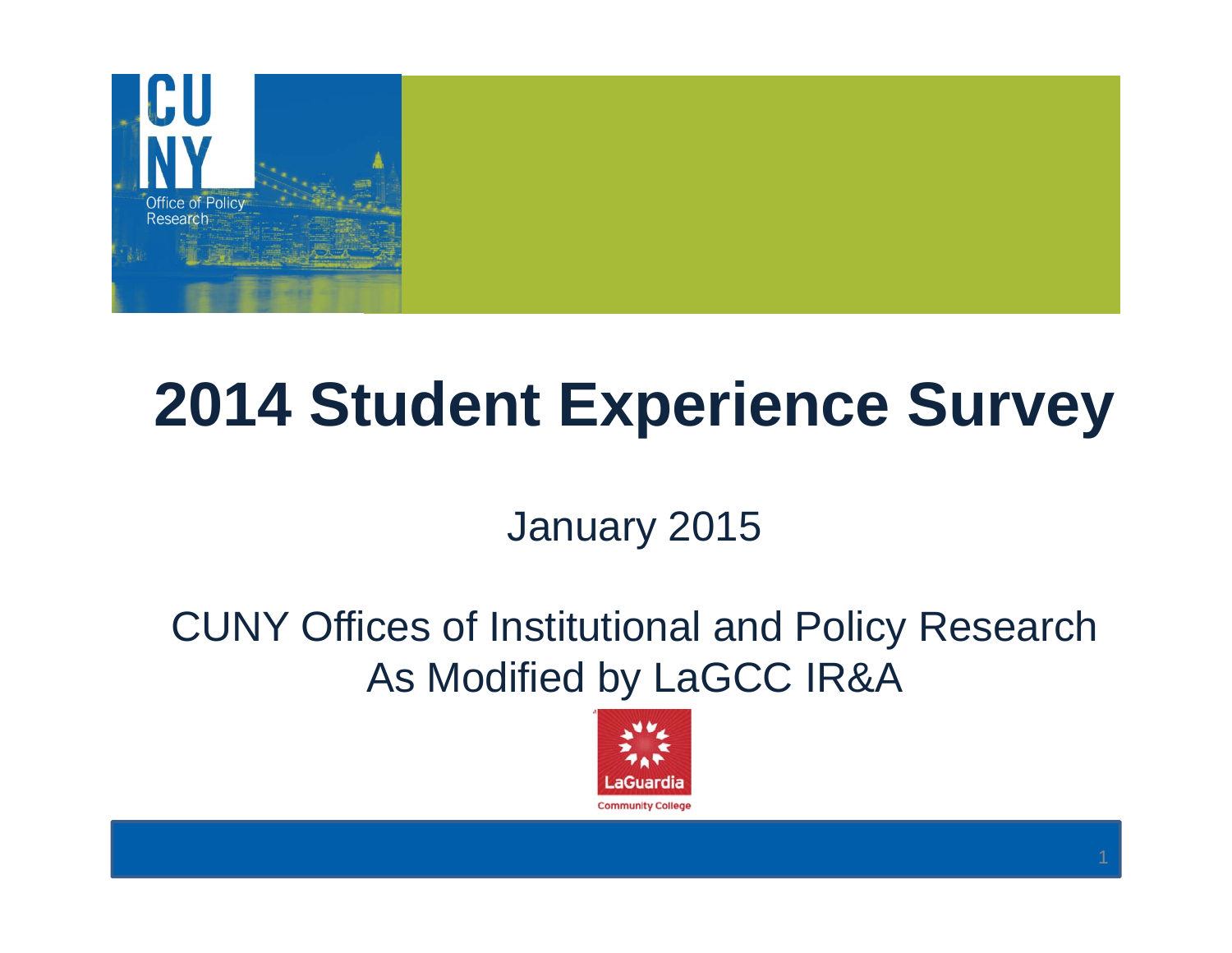

- Satisfaction with
	- Overall academic quality of college
	- Social life on campus
	- Facilities
	- Availability of courses
	- Academic and student services
- Student characteristics and activities
	- Socio-economic characteristics
	- Household composition
	- Time spent studying, participating in activities, working, volunteering, and caring for others
- Attitudes toward and use of technology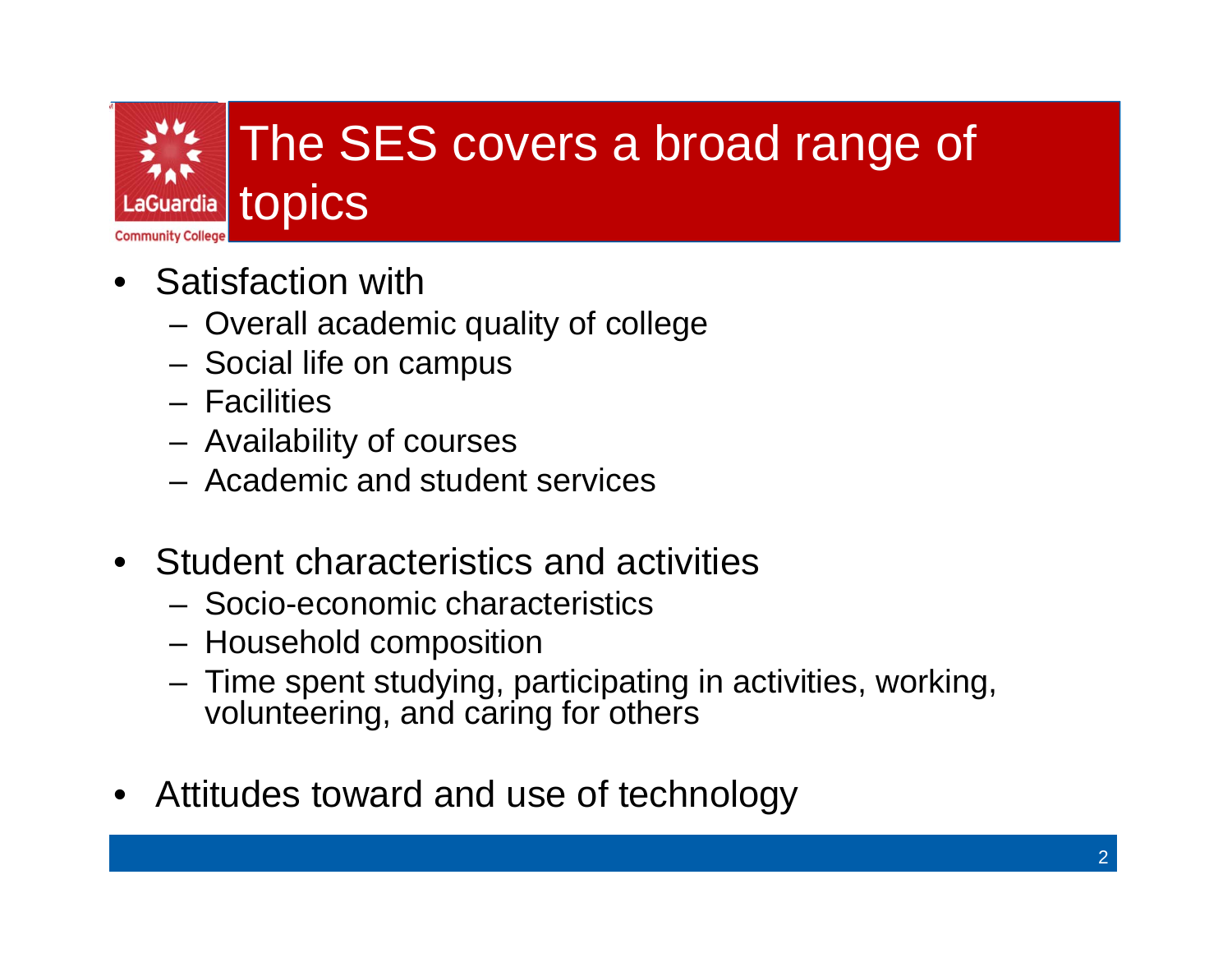Guardia **Community College** 

#### The SES provides important information about students' socio-economic status and living situations

- • 51% of LaGCC students are the first generation in their family to attend college
- • 66% live with their parents, 60 only 10% live with children
- 51% of students report having household incomes less than \$20,000 (48% at CUNY CCs)

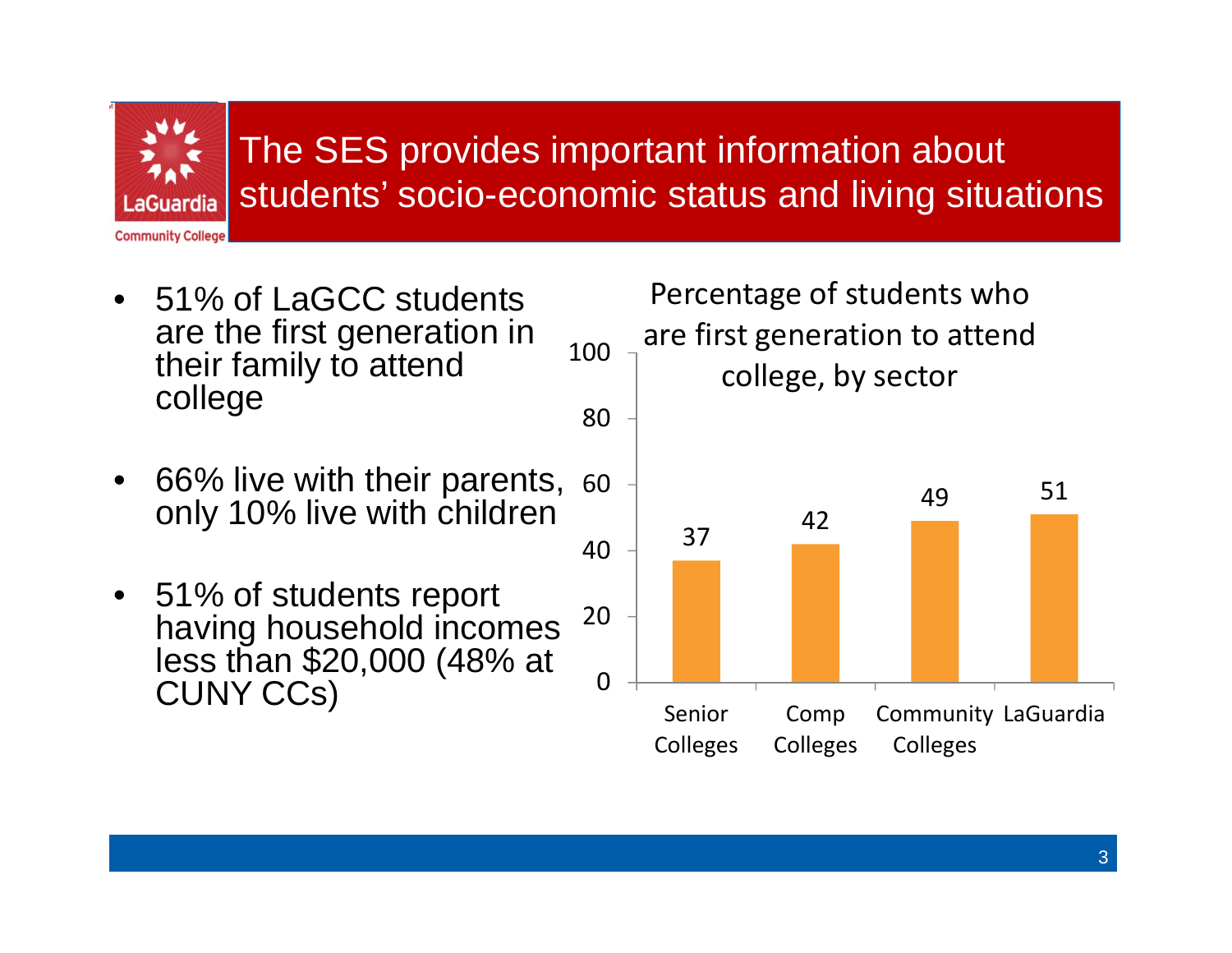

### LaGCC Students More Likely to Choose LaGCC Again, Compared to All CUNY CC Students

**Community College** 

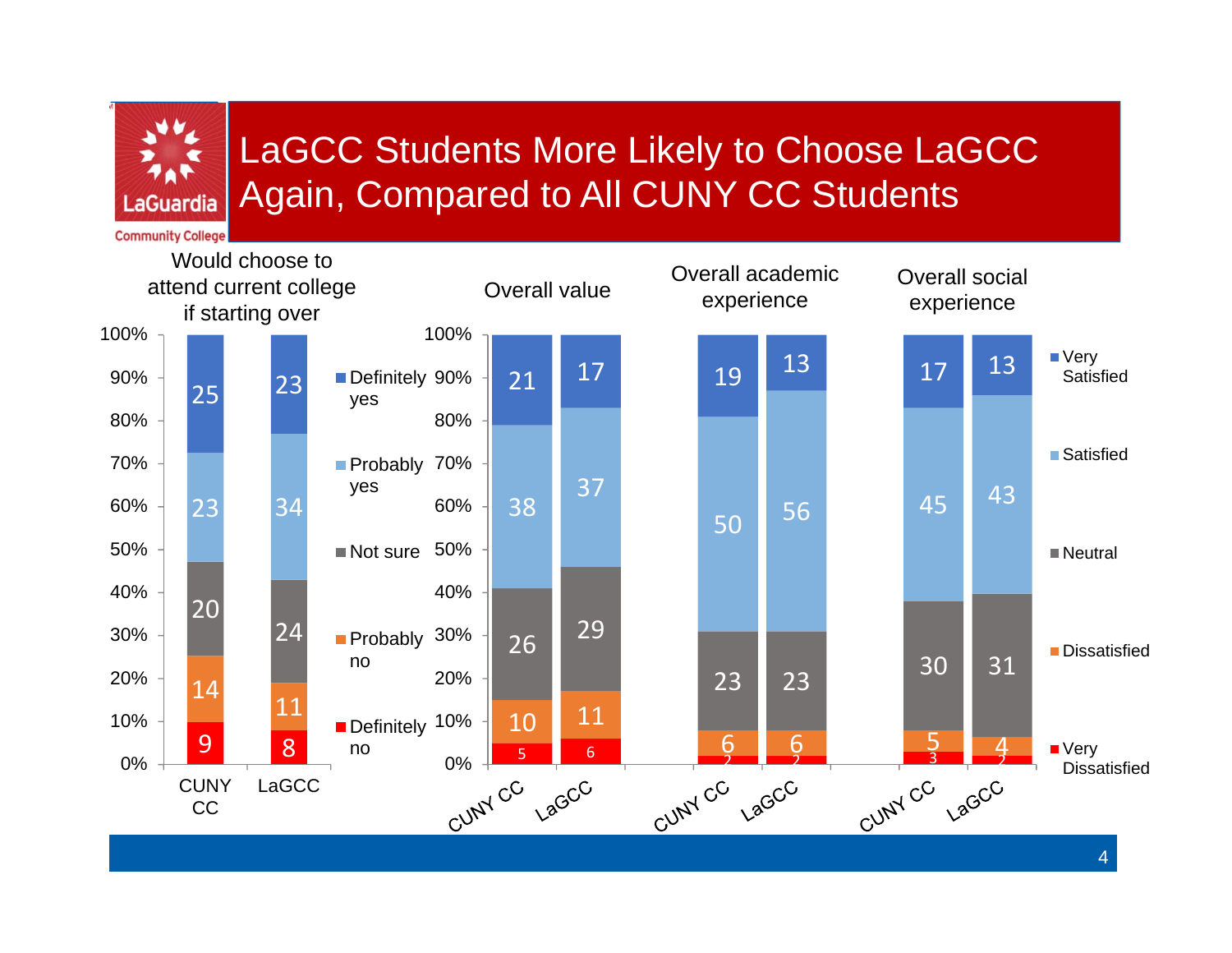LaGCC Lags the CUNY Community College Average in Satisfaction with Academic Advising and Tutoring Services

**Community College** 

\_aGuardia

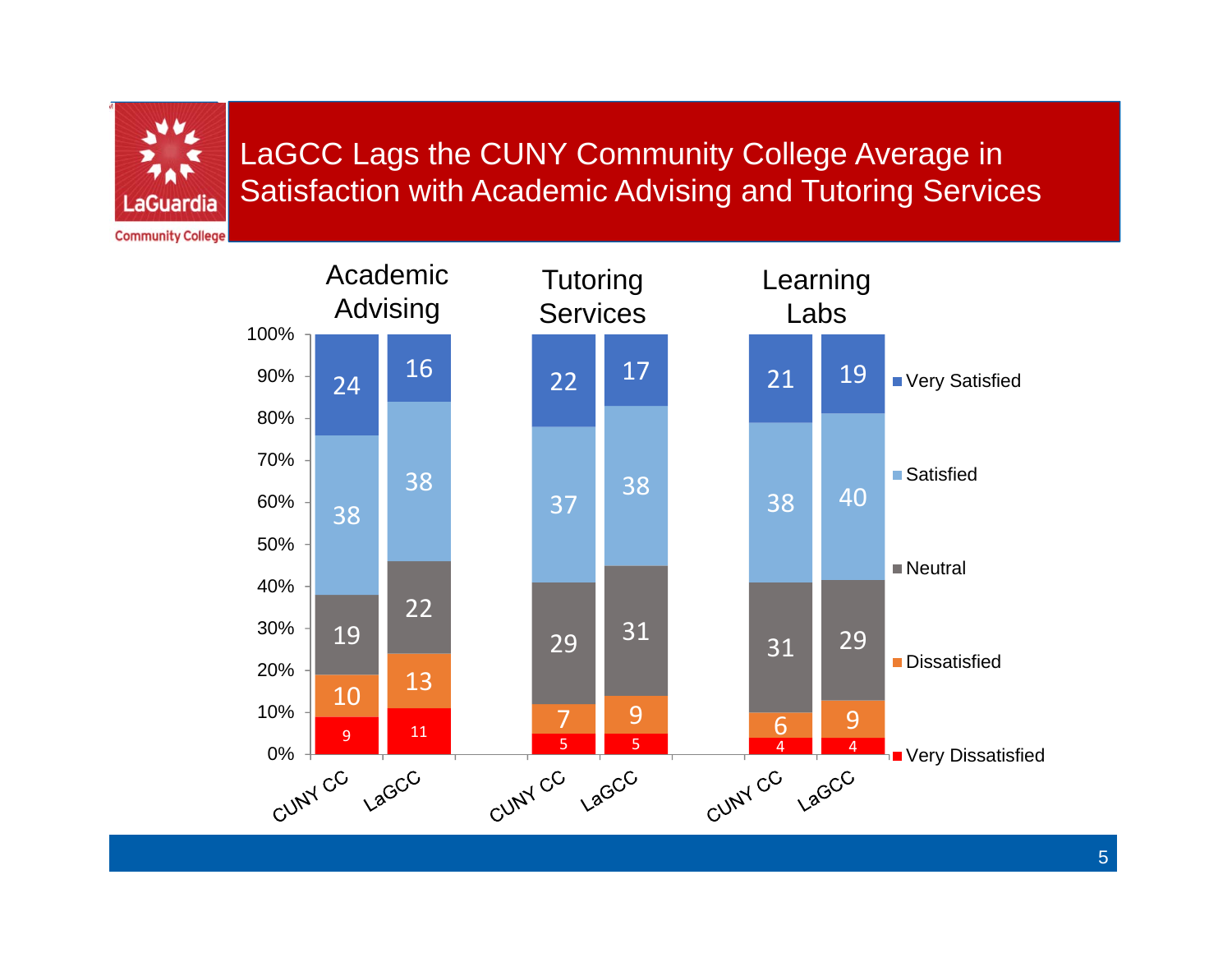#### Fewer LaGCC Students Said They Could Register for All Their Courses than Any Other CUNY CC LaGuardia

**Community College** 

#### was able to Register for Every Course I wanted to take

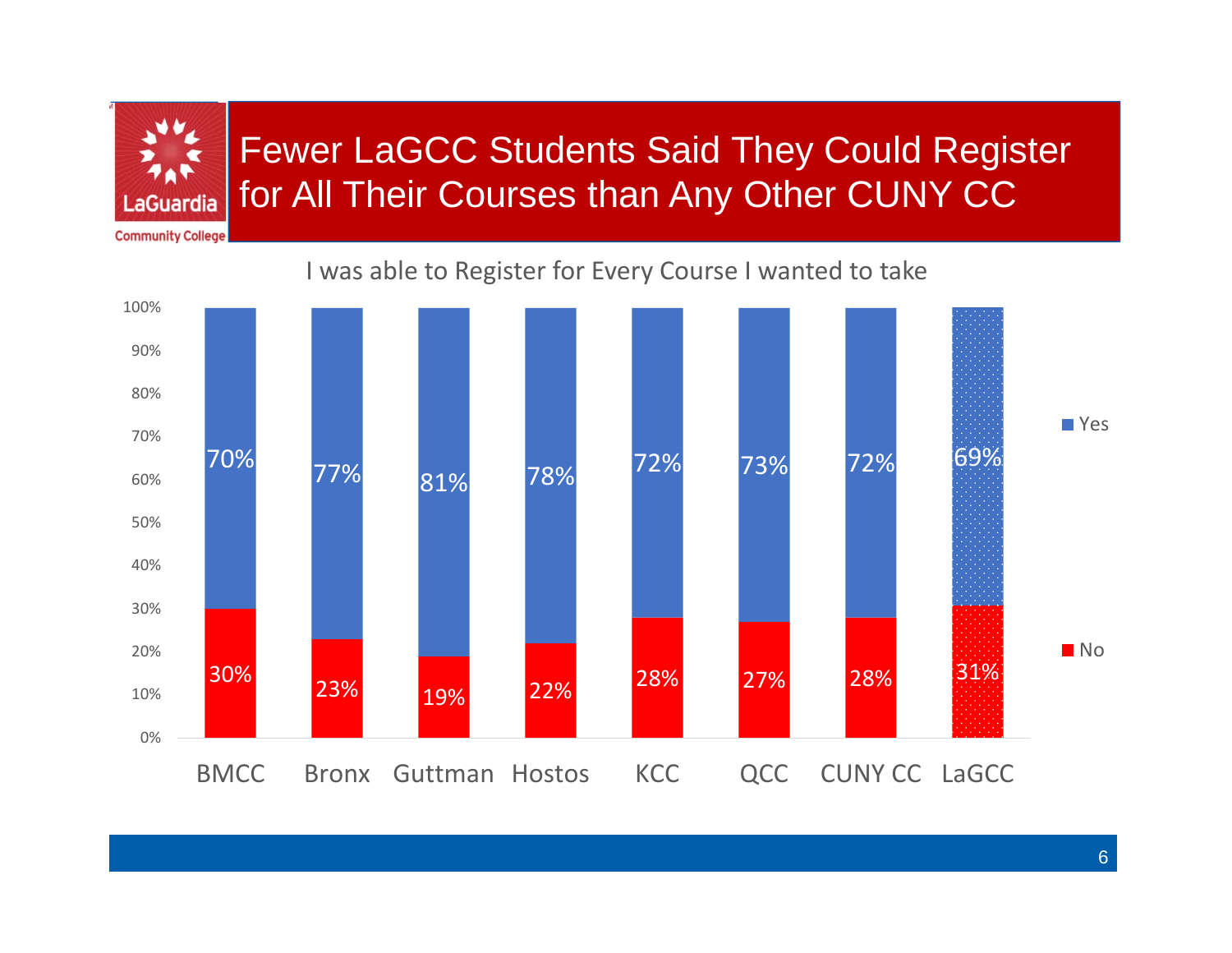

### LaGCC Course Availability Better Than CC Average, Except "Not Offered" Category

**Community College** 

#### Availability of courses: CUNY CC vs. LaGCC



Could not register for…

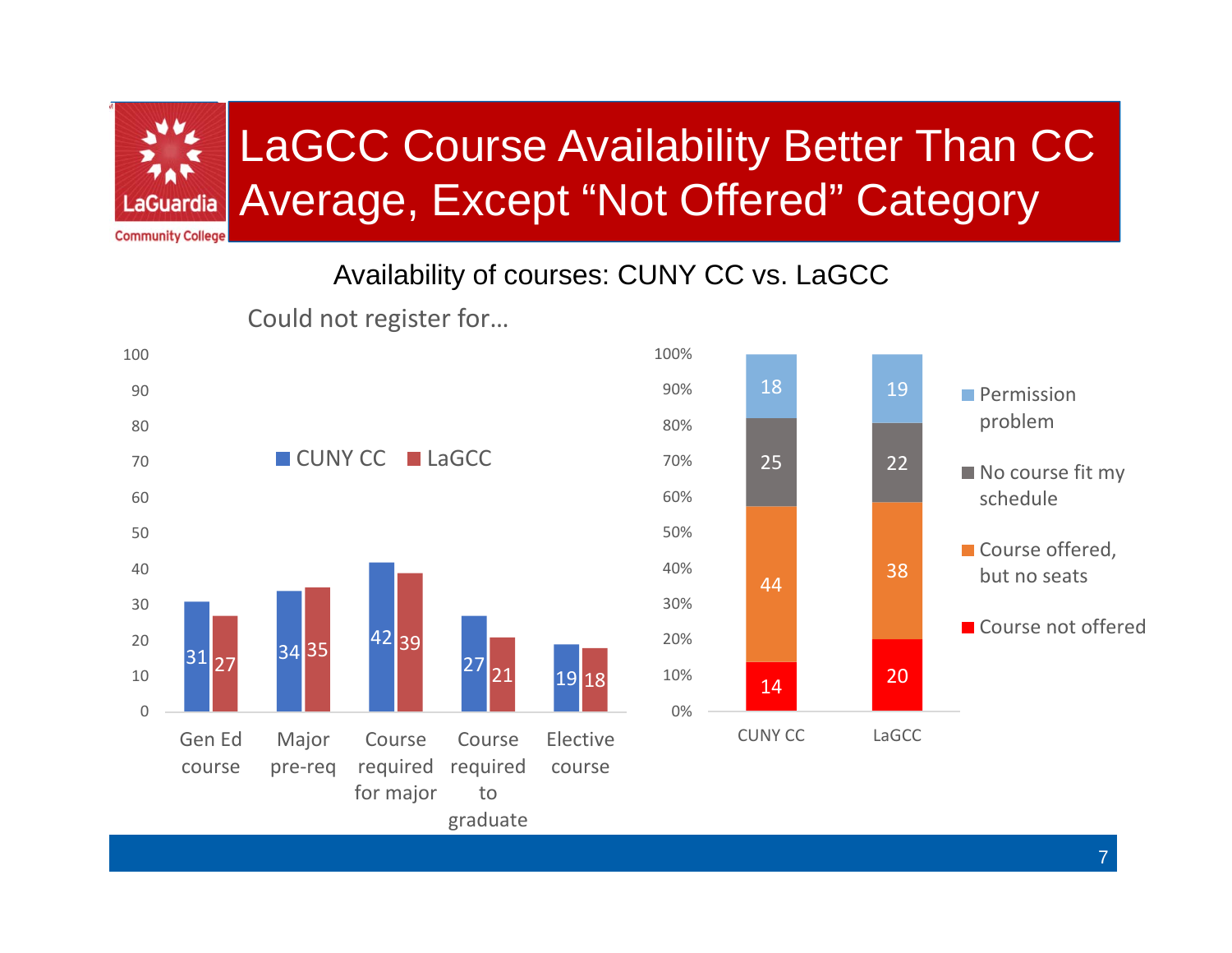

### 43% of LaGCC students would like more courses in the evening--33% would like more courses online

**Community College** 

#### would like my college to offer more courses…

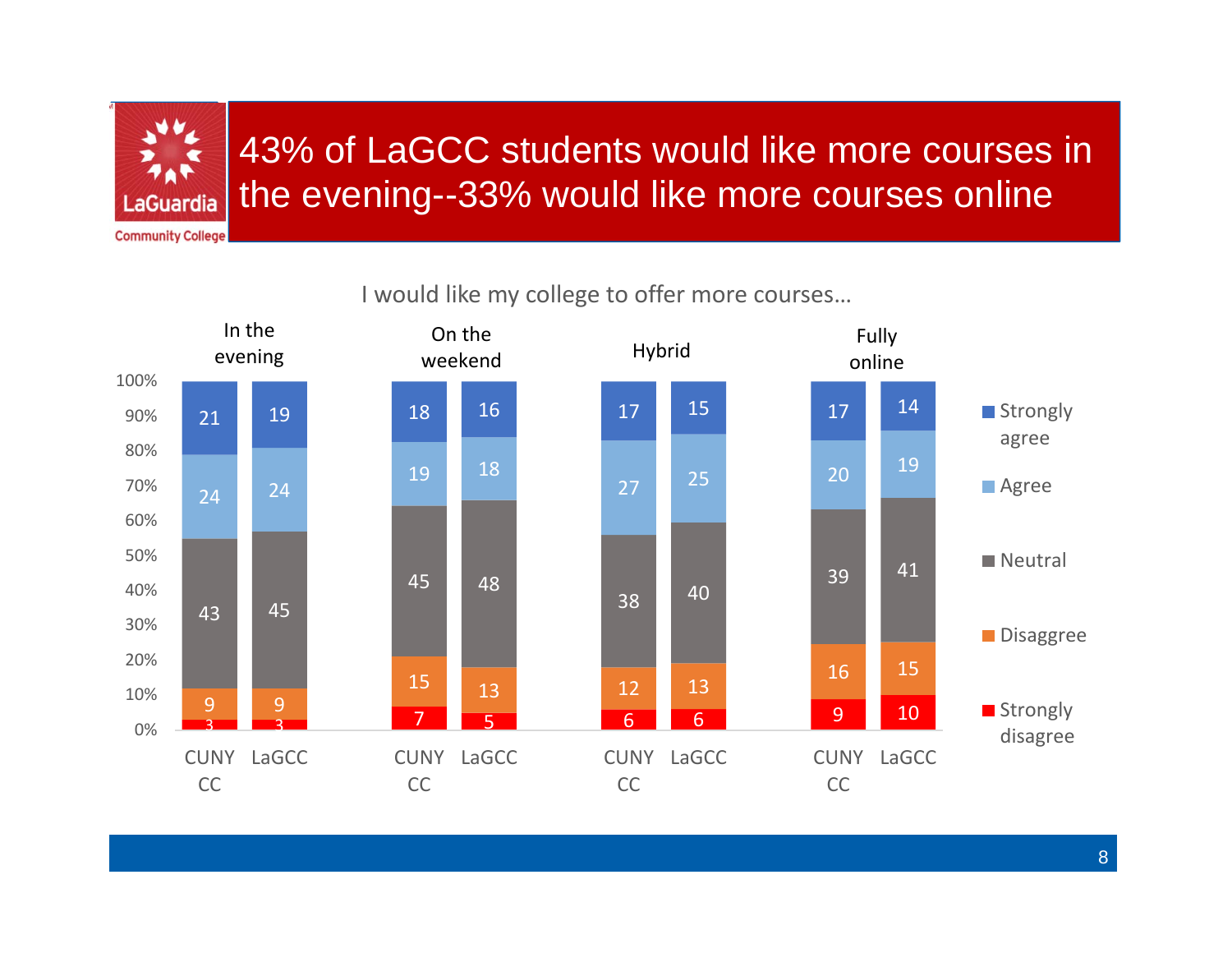

### Potential exists:

- Have Broadband at home: 53% (CCs: 53%)
- Use Blackboard at least once/twice a week: 41% (CCs: 42%)

### But does the college encourage?

- College encourages me to take online courses: 18% agree/strongly agree (CCs: 20%)
- Frequency of online collaborations with classmates: never or once/twice a year: 64% (CCs: 67%)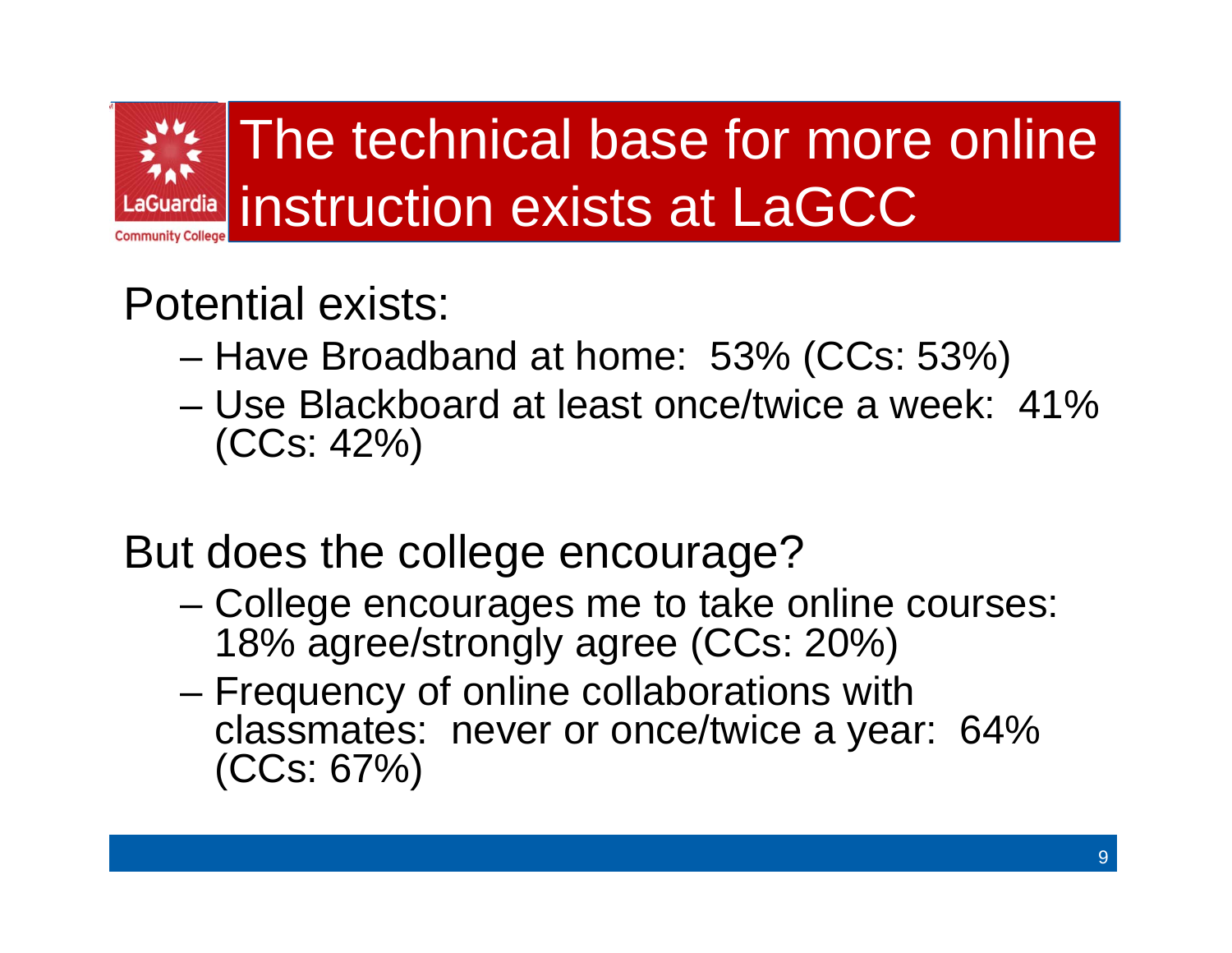

Concern about the student experience: Students spend more time commuting, caring for others than participating in internships or student activities

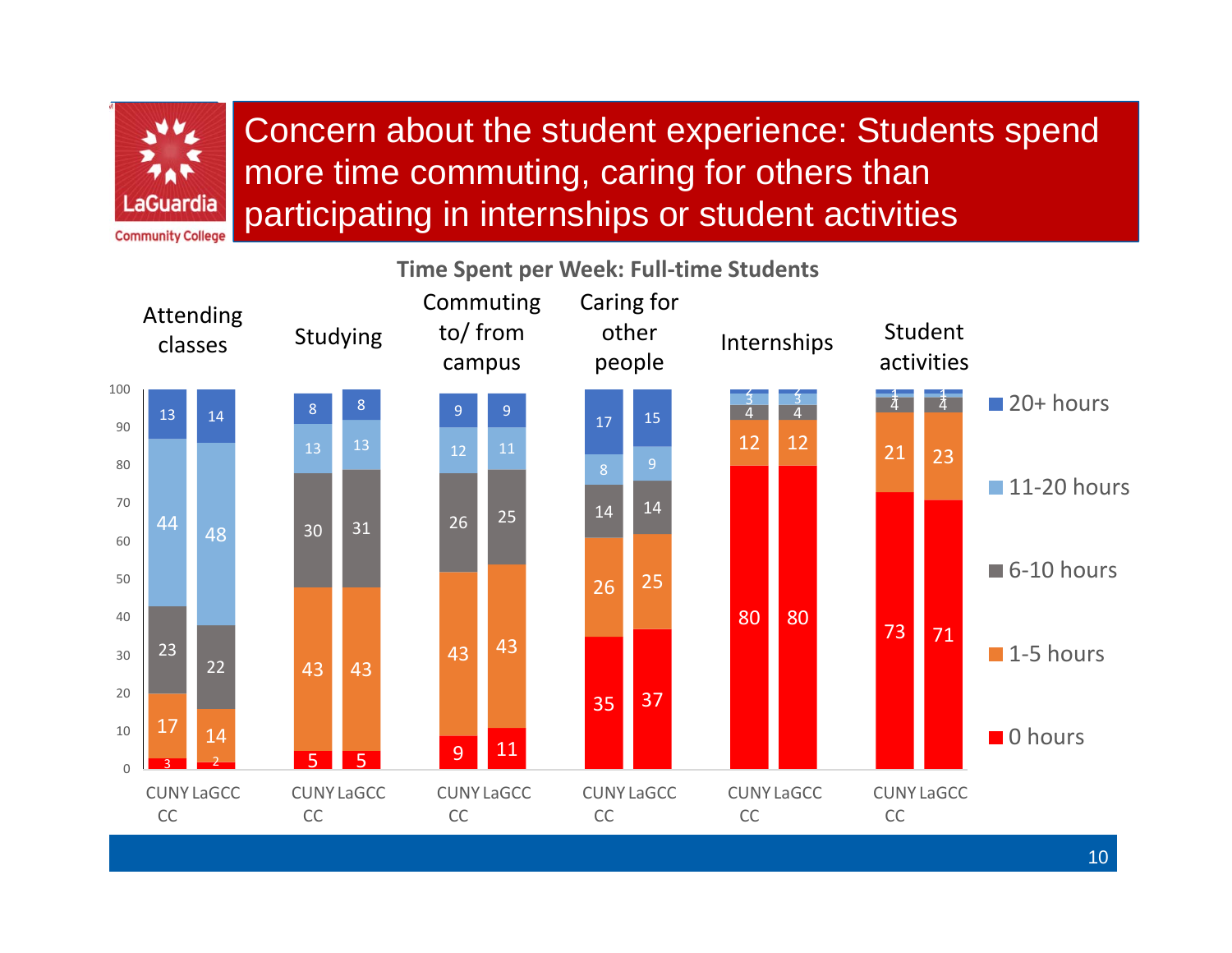#### Half of students work for pay, but more would like to.aGuardia **Community College**

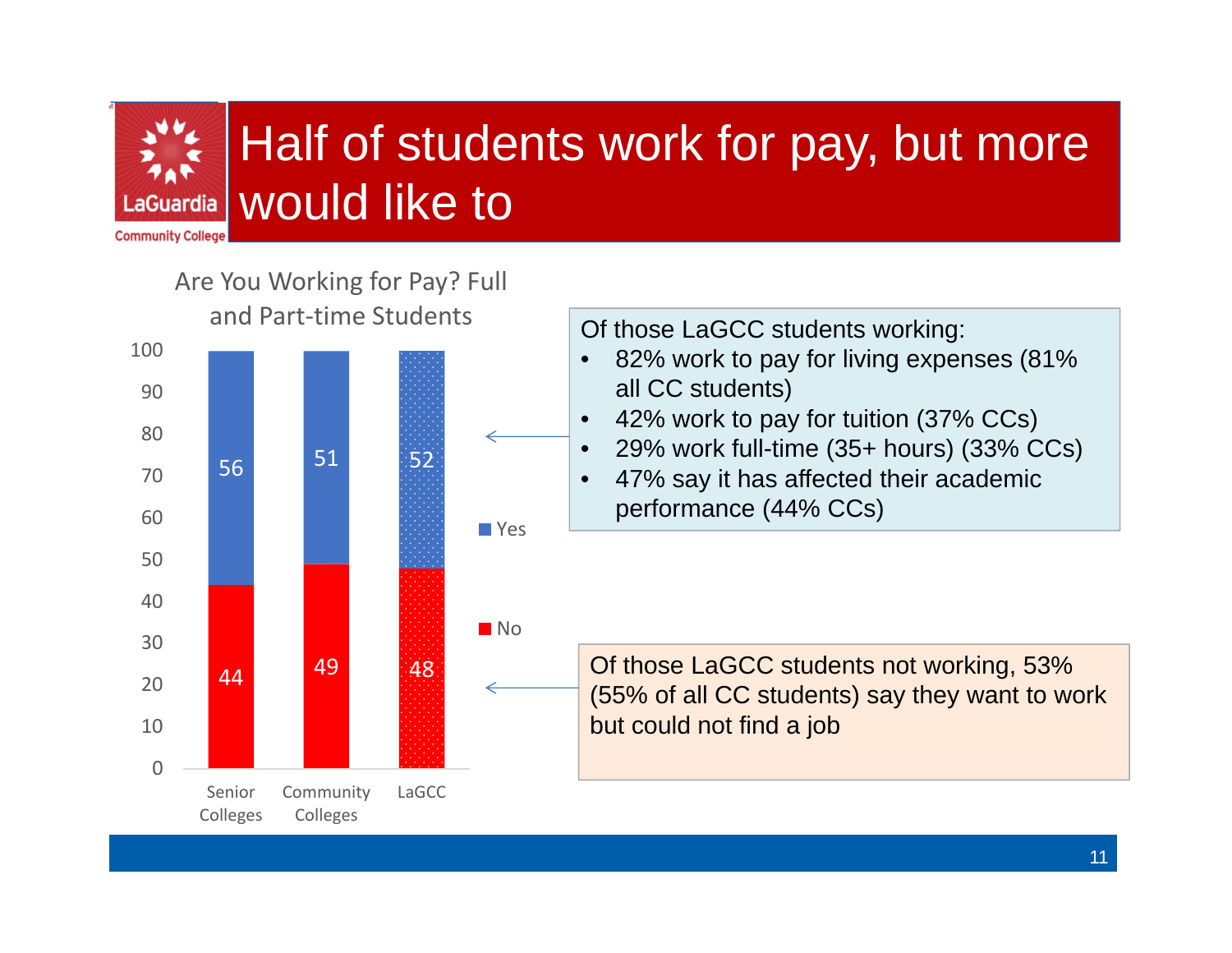

### 57% of LaGCC students say the college clearly communicates degree requirements

My College Clearly Communicates Degree Requirements:

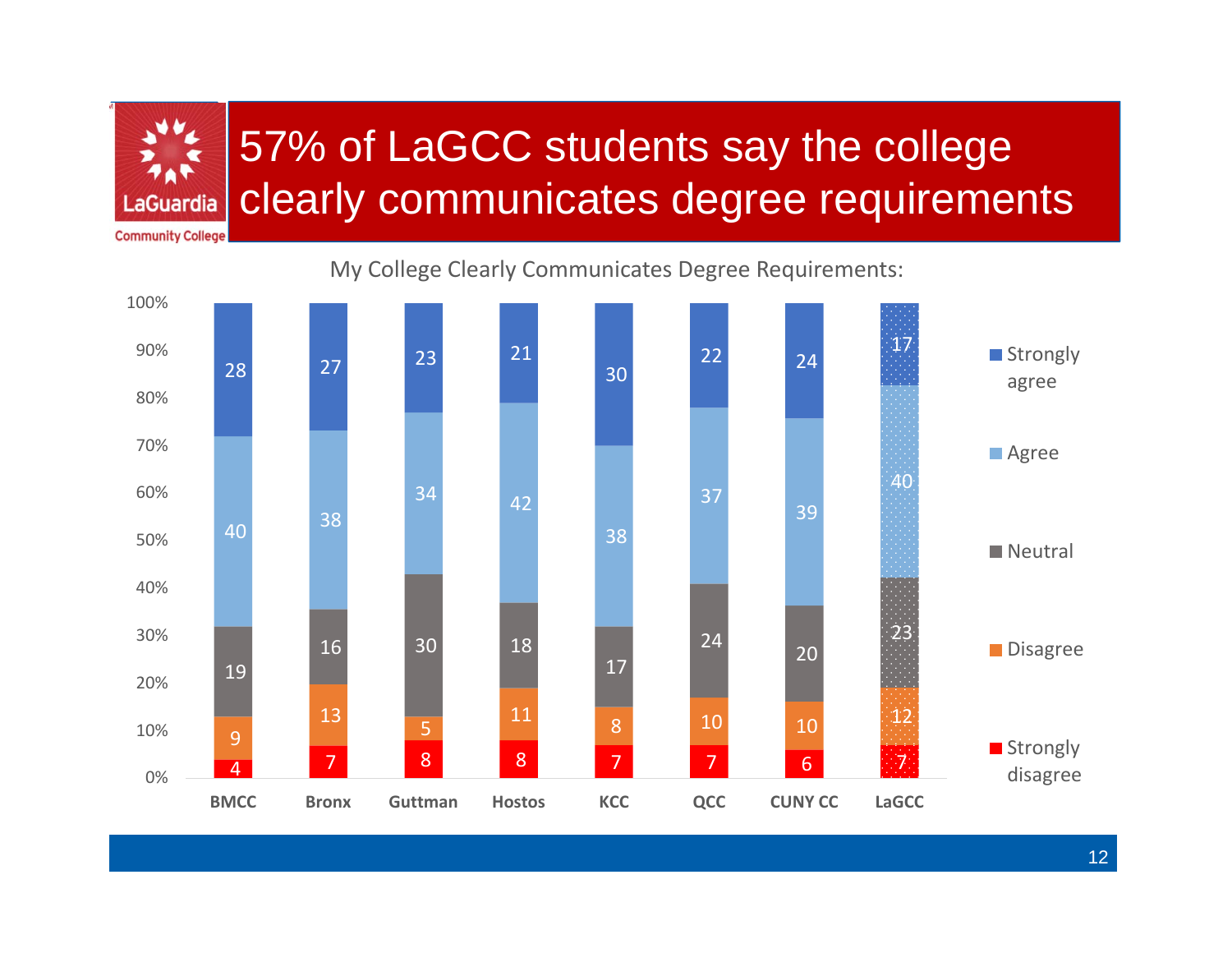

# LaGCC, QCC & Guttman Have Lowest Satisfaction with Study Space

My Campus Provides Sufficient Space for Me to Study:

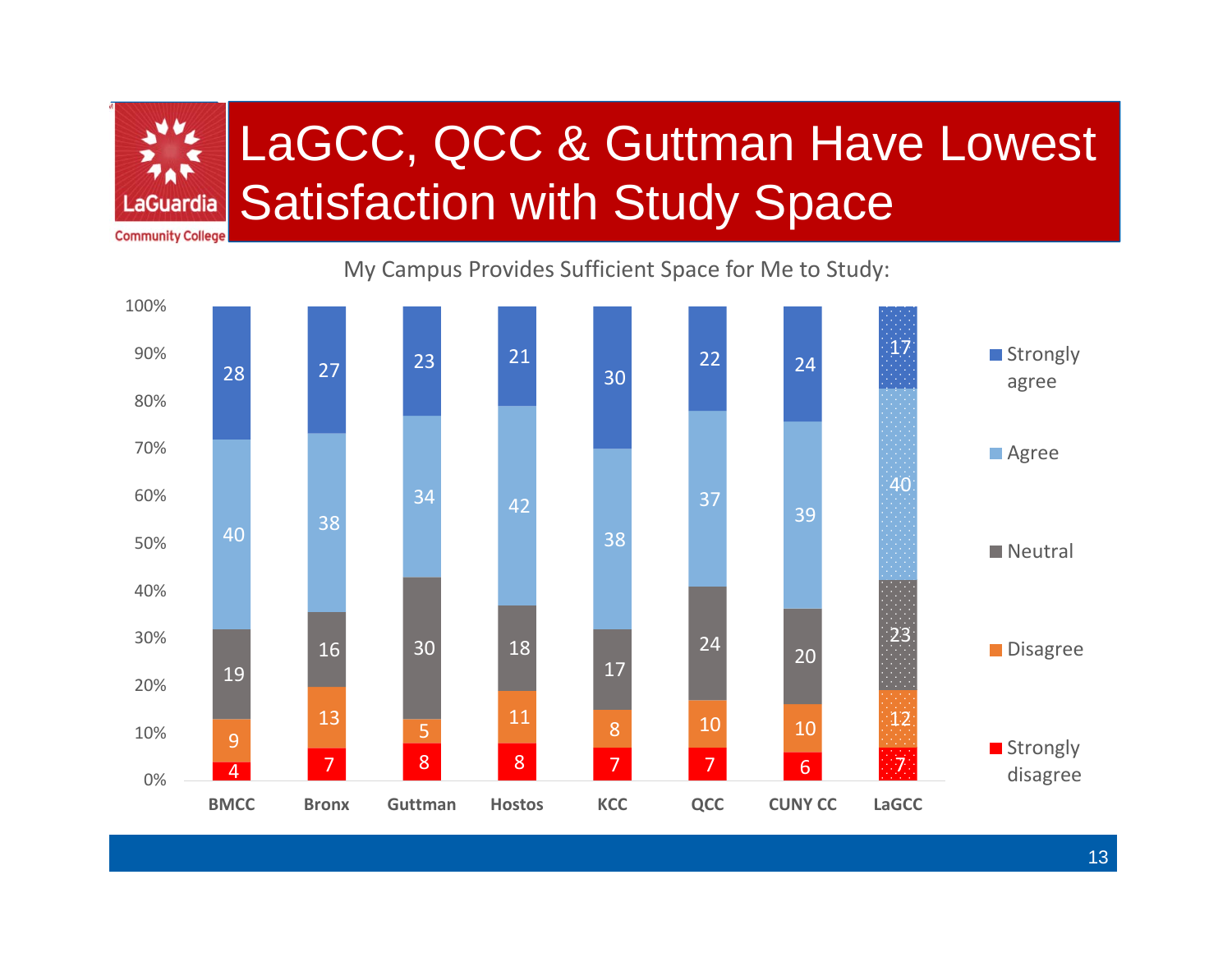

# LaGCC, QCC & Guttman also Have Lowest Satisfaction with Social Space

My Campus Provides Sufficient Space for Me to Relax:

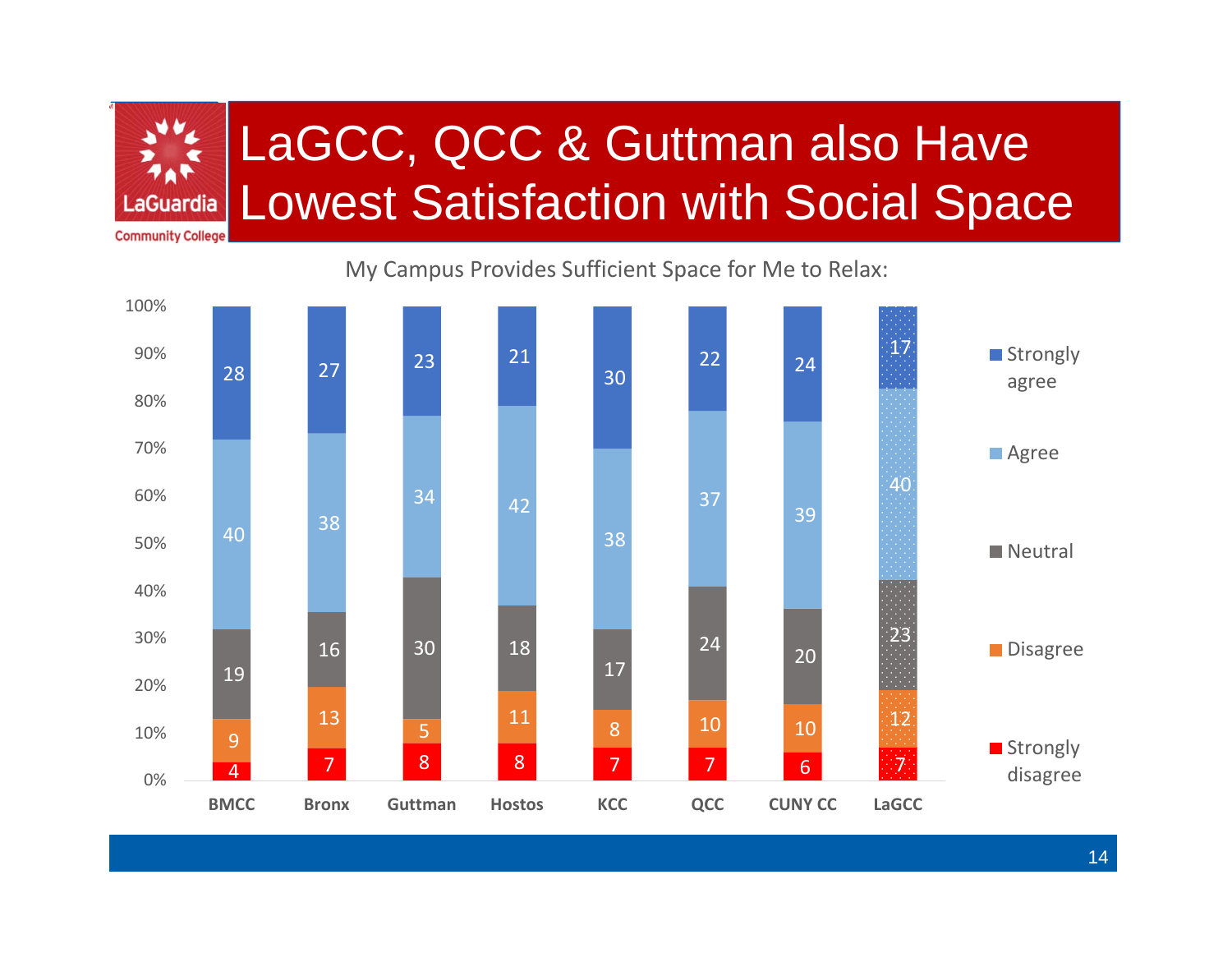# CUNY changed SES administration in 2014 to invite more responses

**Community College** 

- • In April 2014 CUNY invited all degree-seeking undergraduates to take an online survey
	- • We received 22,377 responses (9.7% of the population)
	- $\bullet$  Earlier surveys were sent by mail to a sample of 1,000 students at each college
- CUNY weight responses to make results more representative of the overall undergraduate population
- • Weights for each respondent are derived from a logistic regression predicting the probability that an individual would respond based on
	- $\bullet$ Demographics: race, gender, age, language
	- $\bullet$  Academic characteristics: admission type, class standing, degree level, full-time status, and cumulative GPA
	- $\bullet$  Before weighting, respondents were more likely to be female, 25 years or older, and to have higher GPAs than undergraduates overall

| <b>College</b>       | <b>Reponses</b> | <b>Response</b><br>Rate |
|----------------------|-----------------|-------------------------|
| <b>Baruch</b>        | 1,004           | 7.0                     |
| <b>Brooklyn</b>      | 792             | 6.0                     |
| City                 | 1,045           | 8.7                     |
| Hunter               | 1,452           | 9.0                     |
| John Jay             | 1,207           | 9.7                     |
| Lehman               | 1,168           | 11.9                    |
| Queens               | 1,510           | 10.0                    |
| <b>SPS</b>           | 111             | 8.3                     |
| York                 | 643             | 8.3                     |
| <b>Medgar Evers</b>  | 347             | 5.6                     |
| <b>NYCCT</b>         | 3,124           | 20.0                    |
| <b>Staten Island</b> | 1,421           | 11.2                    |
| <b>BMCC</b>          | 3,179           | 13.8                    |
| <b>Bronx</b>         | 1,081           | 10.1                    |
| Guttman              | 87              | 20.0                    |
| <b>Hostos</b>        | 651             | 9.4                     |
| Kingsborough         | 896             | 4.9                     |
| LaGuardia            | 1,189           | 6.3                     |